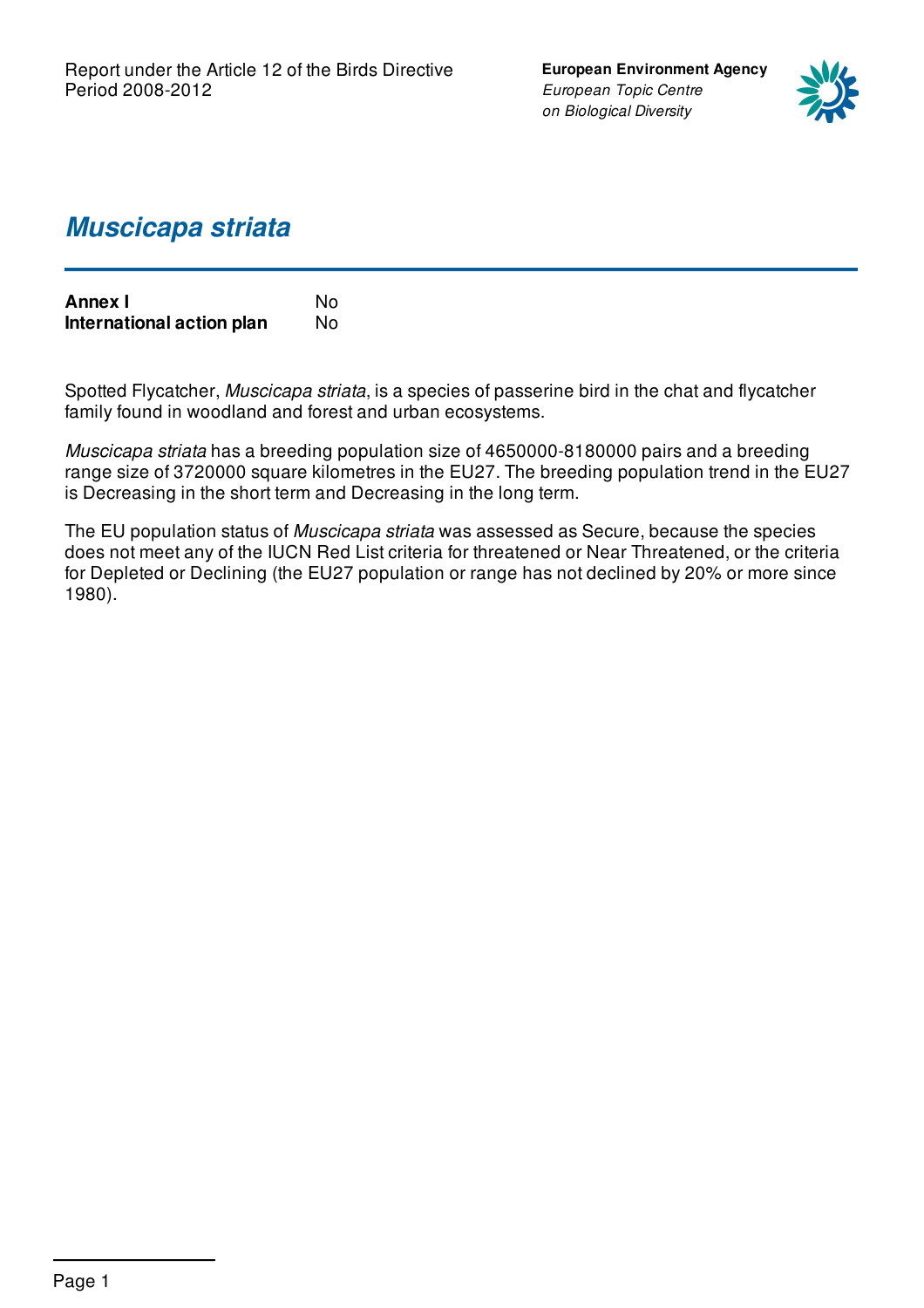*Report under the Article 12 of the Birds Directive*

# Assessment of status at the European level

| <b>Breeding</b><br>population size | <b>Breeding</b><br>population trend |              | Range   | <b>Breeding range</b><br>trend |              | Winter             | Winter population<br>trend |              | Population |
|------------------------------------|-------------------------------------|--------------|---------|--------------------------------|--------------|--------------------|----------------------------|--------------|------------|
|                                    | <b>Short</b><br>term                | Long<br>term | area    | <b>Short</b><br>term           | Long<br>term | population<br>size | <b>Short</b><br>term       | Long<br>term | status     |
| 4650000 - 8180000 p                |                                     | ÷            | 3720000 |                                |              |                    |                            |              | Secure     |

See the endnotes for more information<sup>i</sup>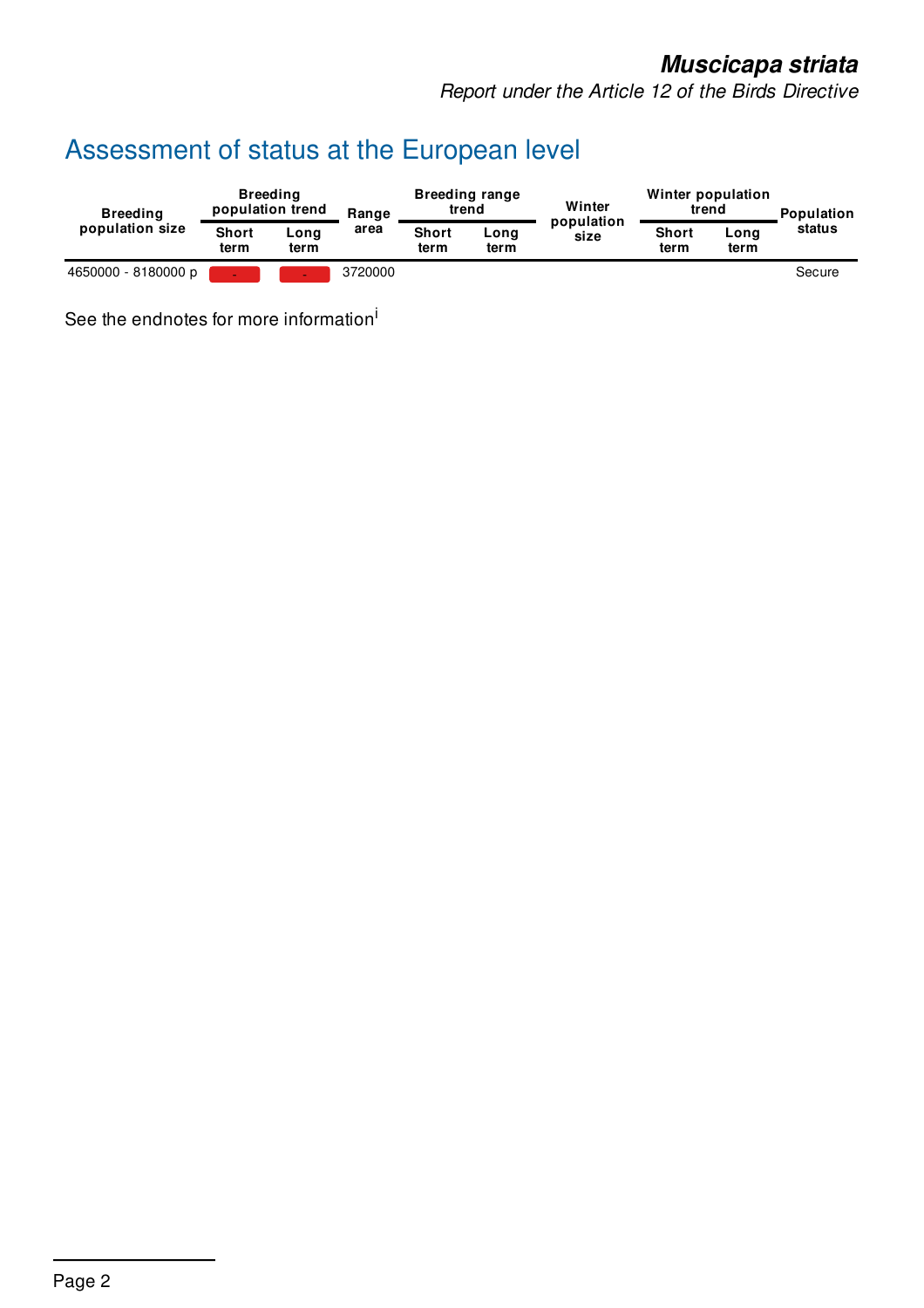*Report under the Article 12 of the Birds Directive*



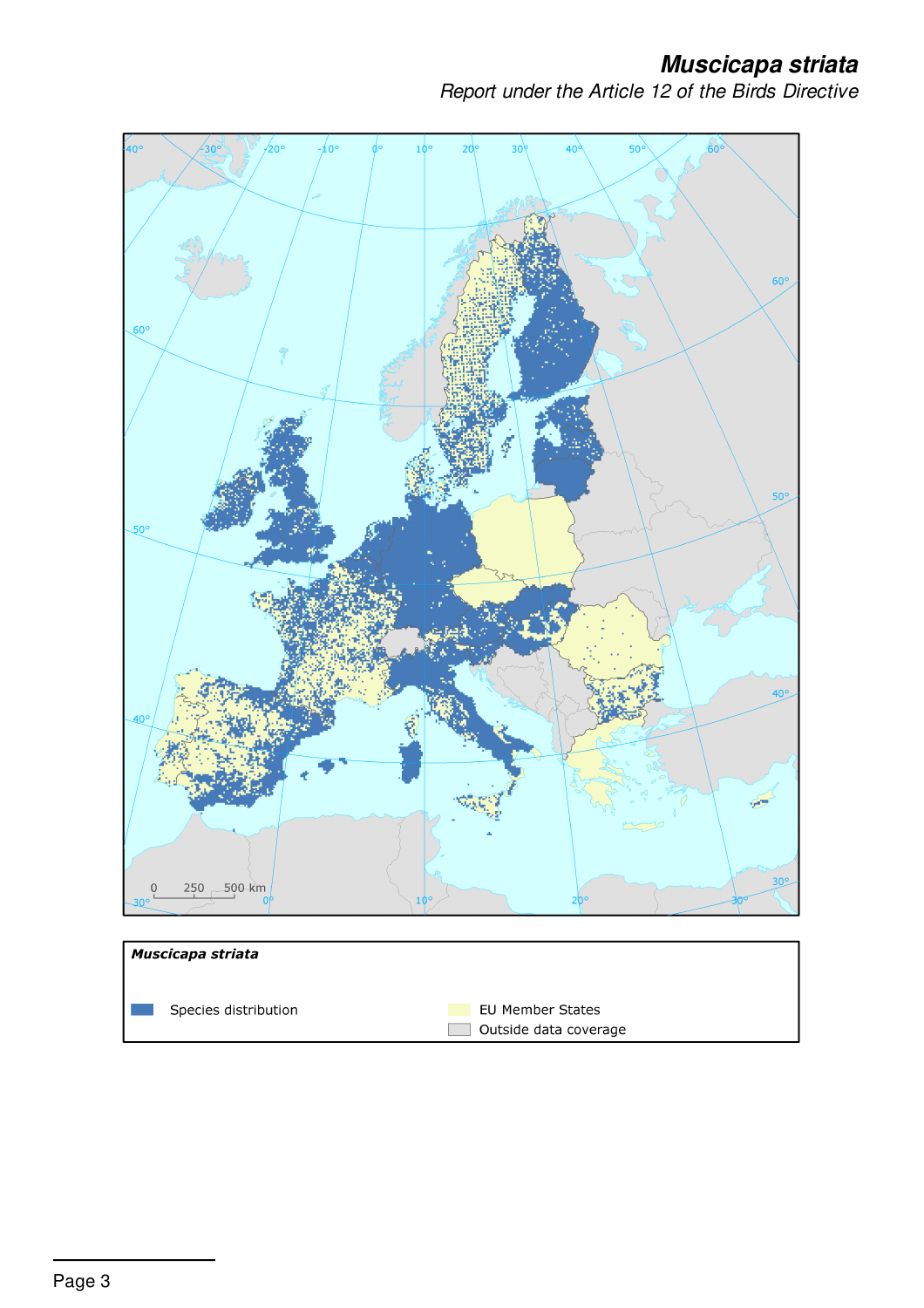*Report under the Article 12 of the Birds Directive*

### Trends at the Member State level

| % in<br>MS/Ter.<br><b>EU27</b> | <b>Breeding</b> | <b>Breeding</b><br>population trend |                    | Range              | <b>Breeding range</b><br>trend |                    | Winter<br>population | Winter population<br>trend |              |  |
|--------------------------------|-----------------|-------------------------------------|--------------------|--------------------|--------------------------------|--------------------|----------------------|----------------------------|--------------|--|
|                                | population size | Short<br>term                       | Long<br>term       | area               | <b>Short</b><br>term           | Long<br>term       | size                 | Short<br>term              | Long<br>term |  |
| AT                             | $2.8\,$         | 70000 - 110000 p                    | $\overline{0}$     | $\pmb{\mathsf{X}}$ | 91949                          | $\overline{0}$     | $\overline{0}$       |                            |              |  |
| BE                             | 1.2             | 10000 - 50000 p                     |                    | $+$                | 29361                          | $\overline{0}$     | $\pmb{0}$            |                            |              |  |
| BG                             | 1.5             | 8000 - 12000 p                      | 0                  | $\overline{0}$     | 103400                         | $\boldsymbol{0}$   | $\overline{0}$       |                            |              |  |
| CY                             | 0.1             | 1000 - 3000 p                       | $\pmb{\mathsf{X}}$ | $\mathsf{X}$       | 2600                           | $\mathbf{0}$       | $\mathsf{X}$         |                            |              |  |
| CZ                             |                 |                                     |                    |                    |                                |                    |                      |                            |              |  |
| DE                             | 15.1            | 180000 - 295000 p                   |                    |                    | 357082                         | $\overline{0}$     | $\overline{0}$       |                            |              |  |
| DK                             | 0.9             | 7000 - 7000 p                       |                    | $\omega$           | 41991                          | $\overline{0}$     | $\overline{0}$       |                            |              |  |
| EE                             | 2.0             | 200000 - 300000 p                   | 0                  | 0                  | 52700                          | $\pmb{0}$          | $\Delta \phi$        |                            |              |  |
| ES                             | 10.3            | 300000 - 650000 p                   | $\overline{0}$     |                    | 441119                         | 0                  |                      |                            |              |  |
| FI                             | 13.2            | 1700000 - 2100000 p                 | $+$                | $\ddot{}$          | 373400                         | $\pmb{\mathsf{X}}$ | $+$                  |                            |              |  |
| <b>FR</b>                      | 9.9             | 50000 - 90000 p                     | $\Omega$           | ÷.                 | 516600                         | $\pmb{\times}$     |                      |                            |              |  |
| <b>GIB</b>                     |                 | $0 - 2p$                            | $\ddot{}$          | $\ddot{}$          | 1                              | $\ddot{}$          | $\ddot{}$            |                            |              |  |
| GR                             |                 |                                     |                    |                    |                                |                    |                      |                            |              |  |
| HU                             | 2.7             | 46000 - 74000 p                     |                    | $\pmb{\mathsf{X}}$ | 93011                          | $\mathbf{0}$       | $\mathsf X$          |                            |              |  |
| IE                             | 2.5             | 23180 - 53890 i                     | $\overline{0}$     | $\pmb{\mathsf{X}}$ | 75200                          | $\overline{0}$     | ÷.                   |                            |              |  |
| $\ensuremath{\mathsf{IT}}$     | 10.2            | 200000 - 400000 p                   | $\overline{0}$     | $\overline{0}$     | 318000                         | $+$                | $\pm$                |                            |              |  |
| LT                             | 2.9             | 100000 - 300000 p                   | $\overline{0}$     | $\overline{0}$     | 73300                          | $\overline{0}$     | $\overline{0}$       |                            |              |  |
| LU                             | 0.1             | 500 - 1000 p                        | X                  | $\pmb{\chi}$       | 2586                           | $\overline{0}$     | $\overline{0}$       |                            |              |  |
| LV                             | 2.6             | 76044 - 174992 p                    | 0                  | $\omega$           | 64444                          | $\overline{0}$     | $\overline{0}$       |                            |              |  |
| MT                             |                 | 14 - 15 p                           | $+$                | $+$                | 11                             | $\pm ^{+}$         | $+$                  |                            |              |  |
| NL                             | 1.5             | 18204 - 27306 p                     | $\overline{0}$     | $\omega$           | 41958                          | $\overline{0}$     | $\overline{0}$       |                            |              |  |
| PL.                            |                 | 210000 - 380000 p                   | ÷.                 | $\pmb{\mathsf{x}}$ |                                | $\mathsf X$        | $\pmb{\mathsf{X}}$   |                            |              |  |
| PT                             | 0.5             | 500 - 1000 p                        | $\mathsf{X}$       | $\pmb{\mathsf{X}}$ | 49600                          | $\overline{0}$     | $\pmb{\mathsf{X}}$   |                            |              |  |
| <b>RO</b>                      | 0.1             | 225000 - 450000 p                   | X                  | $\pmb{\mathsf{x}}$ | 242400                         | $\pmb{\mathsf{X}}$ | $\pmb{\mathsf{X}}$   |                            |              |  |
| <b>SE</b>                      | 7.3             | 938000 - 2174000 p                  | $\overline{0}$     | $\overline{0}$     | 445000                         | $\overline{0}$     | $\pmb{\mathsf{X}}$   |                            |              |  |
| SI                             | 0.8             | 25000 - 42000 p                     | X                  | $\pmb{\mathsf{X}}$ | 19099                          | 0                  | $\pmb{0}$            |                            |              |  |
| SK                             | 2.2             | 70000 - 160000 p                    | $+$                | $\ddot{}$          | 56695                          | $\pmb{0}$          | $\pmb{0}$            |                            |              |  |
| UK                             | 9.5             | 36000 - 36000 p                     |                    |                    | 232000                         |                    |                      |                            |              |  |

See the endnotes for more information<sup>ii</sup>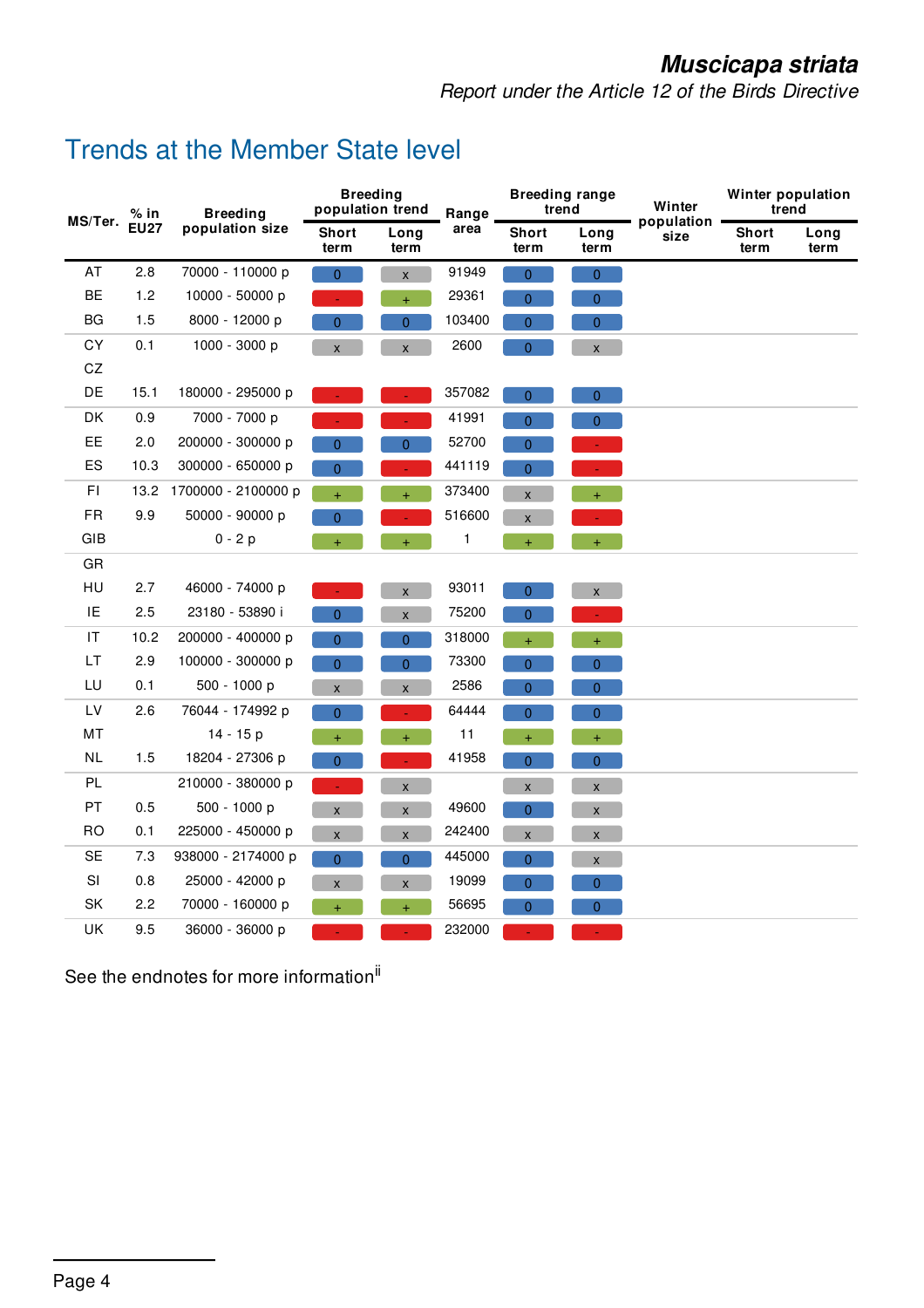*Report under the Article 12 of the Birds Directive*

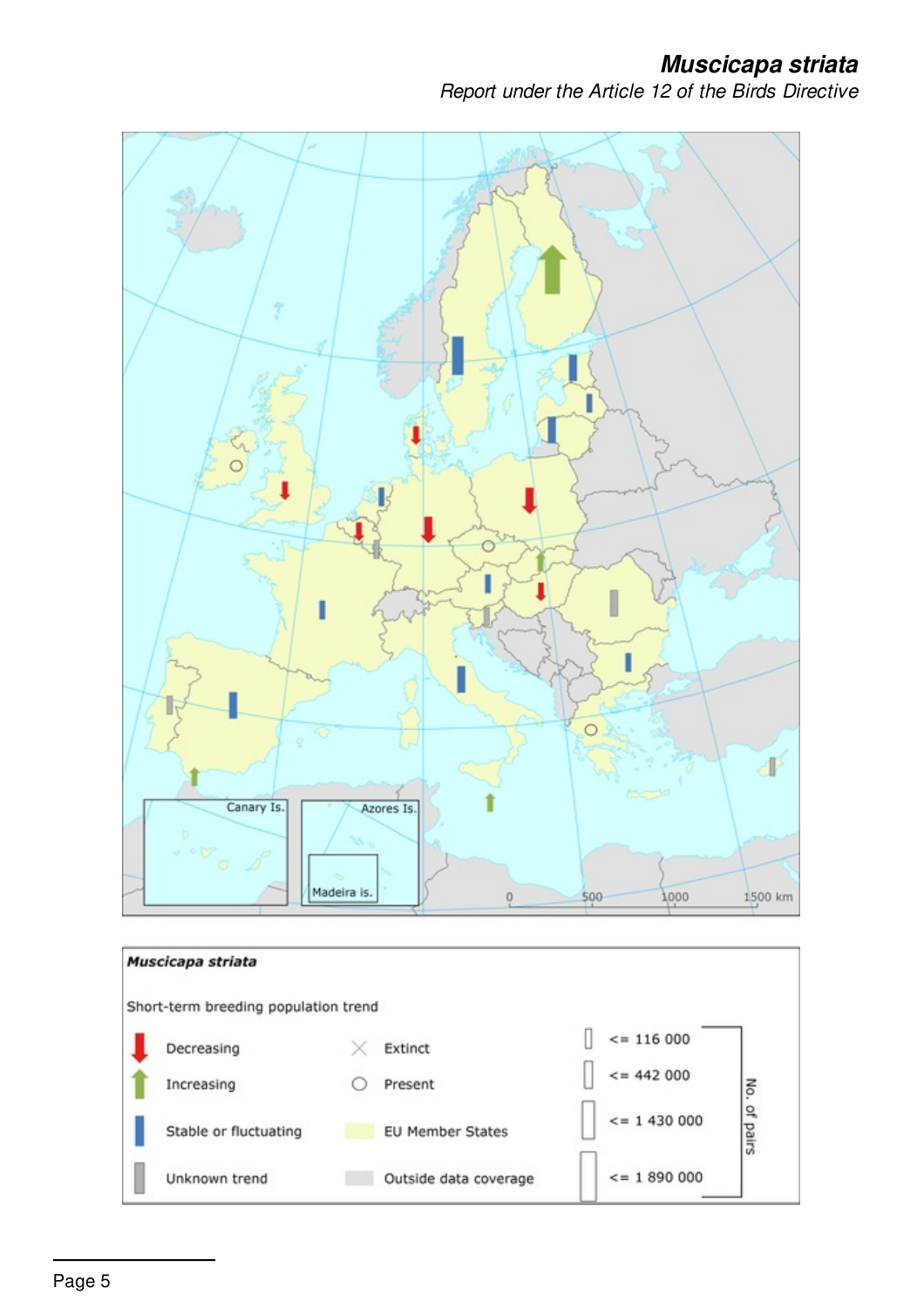*Short-term winter population trend was not reported for this species.*

### Main pressures and threats reported by Member States

For the bird species triggering SPA classification Member States were asked to report the 20 most important pressures and threats using an agreed hierarchical list which can be found on the Article 12 Reference Portal ( [http://bd.eionet.europa.eu/activities/Reporting/Article\\_12/reference\\_portal](http://bd.eionet.europa.eu/activities/Reporting/Article_12/reference_portal) ). Pressures are activities which are currently having an impact on the species and threats are activities expected to have an impact in the near future. The table below only contains information from Member States, where a species triggers SPA classification. Pressures and threats were ranked in three classes 'high, medium and low importance', the table below only shows pressures and threats classed as 'high', for some species there were less than ten pressures and threats reported as highly important.

#### **Ten most frequently reported 'highly important' pressures and threats**

*No 'highly important' pressures or threats were reported.*

# Proportion of population covered by the Natura 2000 network

For the bird species triggering SPA classification Member States were asked to report the size of a species population occurring within the Natura 2000 network. The percentage of species population covered by the network was estimated by comparing the population size within the network and the total population size.

#### **Percentage of coverage by Natura 2000 sites**

| <b>MS/territory</b> | season   | <b>SPA trigger</b> | % coverage |  |
|---------------------|----------|--------------------|------------|--|
| AT                  | breeding | <b>NO</b>          |            |  |
| BE                  | breeding | <b>NO</b>          |            |  |
| <b>BG</b>           | breeding | <b>NO</b>          |            |  |
| <b>CY</b>           | breeding | <b>NO</b>          |            |  |
| DE                  | breeding | <b>NO</b>          |            |  |
| DK                  | breeding | <b>NO</b>          |            |  |
| EE                  | breeding | <b>NO</b>          |            |  |
| ES                  | breeding | <b>YES</b>         | 0.25       |  |
| FI                  | breeding | <b>NO</b>          |            |  |
| <b>FR</b>           | breeding | <b>NO</b>          |            |  |
| <b>GIB</b>          | breeding | NO.                |            |  |
| HU                  | breeding | <b>NO</b>          |            |  |
| ΙE                  | breeding | <b>NO</b>          |            |  |
| IT                  | breeding | <b>NO</b>          |            |  |
| LT                  | breeding | <b>NO</b>          |            |  |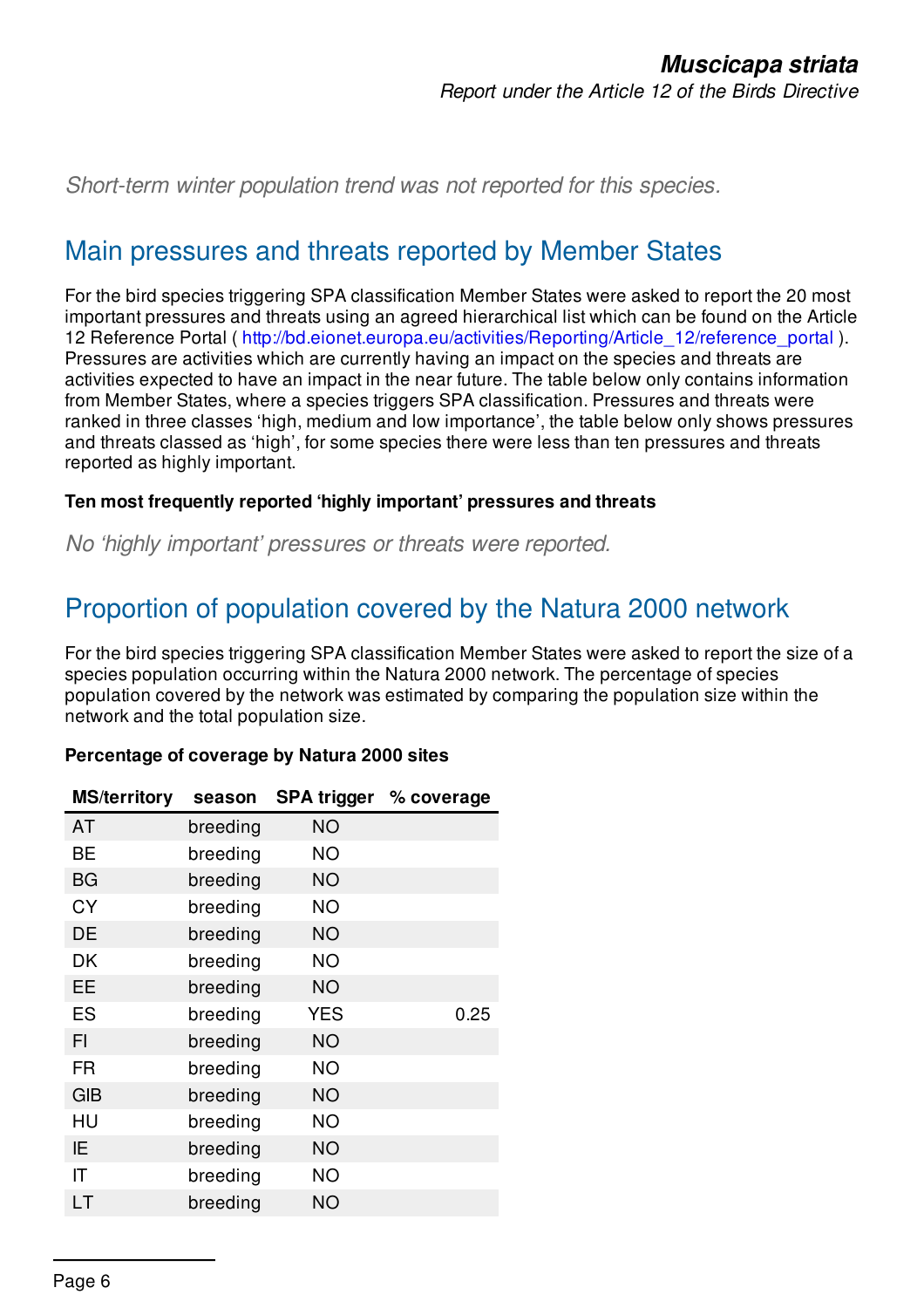*Report under the Article 12 of the Birds Directive*

| <b>MS/territory</b> | season   |            | SPA trigger % coverage |
|---------------------|----------|------------|------------------------|
| LU                  | breeding | <b>NO</b>  |                        |
| LV                  | breeding | <b>NO</b>  |                        |
| MT                  | breeding | ΝO         |                        |
| <b>NL</b>           | breeding | <b>NO</b>  |                        |
| PL                  | breeding | <b>NO</b>  |                        |
| <b>PT</b>           | breeding | <b>NO</b>  |                        |
| <b>RO</b>           | breeding | <b>NO</b>  |                        |
| <b>SE</b>           | breeding | NO         |                        |
| SI                  | breeding | <b>NO</b>  |                        |
| <b>SK</b>           | breeding | <b>YES</b> | 21.13                  |
| UK                  | breeding | <b>NO</b>  |                        |

See the endnotes for more information<sup>iii</sup>

### Most frequently reported conservation measures

For the bird species triggering SPA classification Member States were asked to report up to 20 conservation measures being implemented for this species using an agreed list which can be found on the Article 12 Reference Portal. Member States were further requested to highlight up to five most important ('highly important') measures; the table below only shows measures classed as 'high', for many species there were less than ten measures reported as highly important.

#### **Ten most frequently reported 'highly important' conservation measures**

| Code | <b>Measure</b>                           | <b>Frequency</b> |
|------|------------------------------------------|------------------|
| 6.1  | Establish protected areas/sites          | 40               |
| 6.3  | Legal protection of habitats and species | 40               |
| 3.2  | Adapt forest management                  | 20               |

This information is derived from the Member State national reports submitted to the European Commission under Article 12 of the Birds Directive in 2013 and covering the period 2008-2012. More detailed information, including the MS reports, is available at: <http://bd.eionet.europa.eu/article12/summary?period=1&subject=A319> .